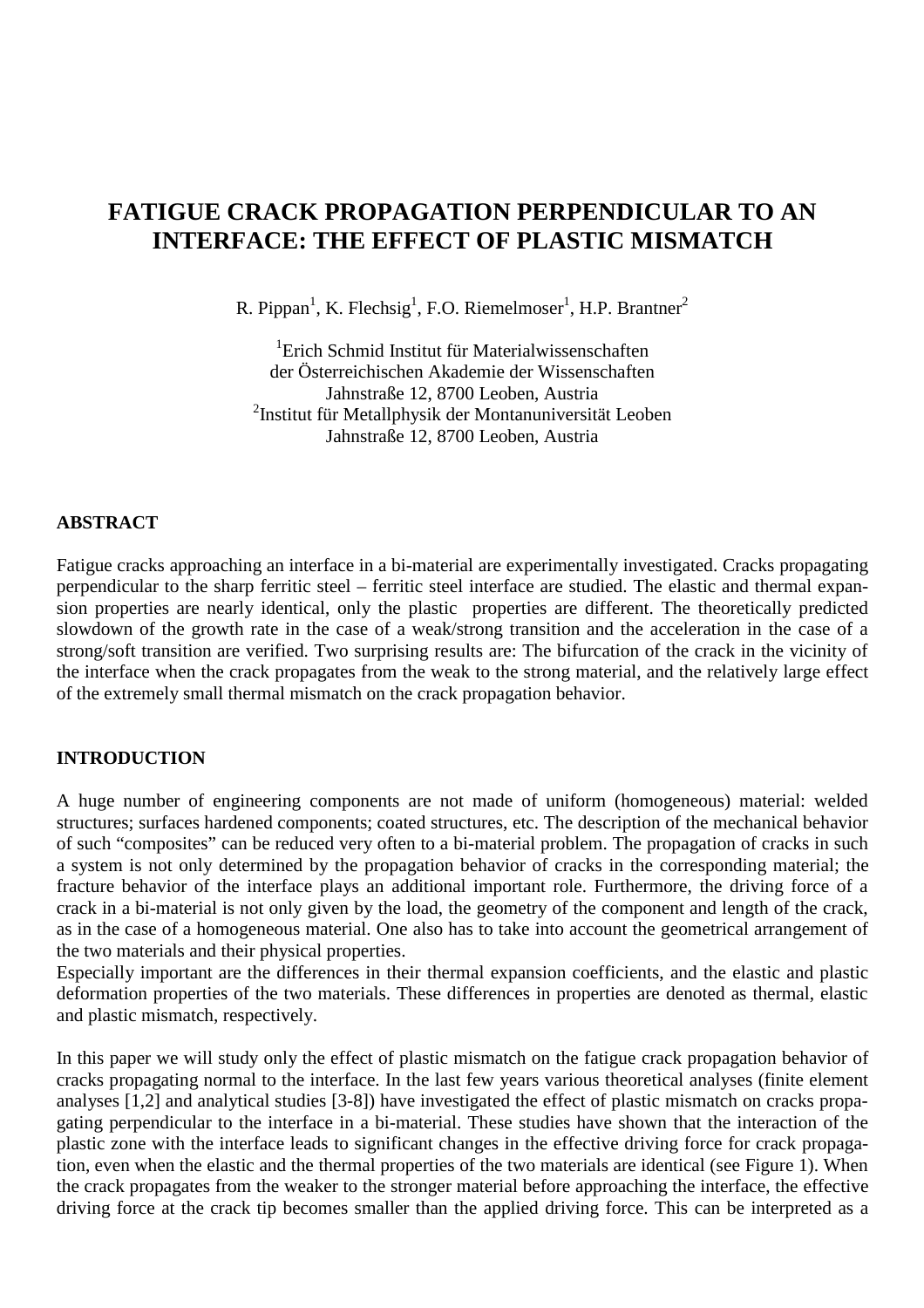shielding of the crack tip from the applied (remote) loading. When the crack approaches the interface from the stronger material, the opposite behavior is observed, i.e. an antishielding of the crack tip occurs and, hence, the crack propagation rate should increase in the vicinity of the interface.



**Figure 1:** Change of local crack driving force expressed in *J*tip max and ∆*J*tip for a constant ∆K as a crack propagates from the plastically softer material (1) to the plastically harder material (2) (a) and as a crack propagates from the plastically harder  $(1)$  to the plastically softer material  $(2)$  (b)

Only a relatively small number of experimental studies [1,9,10] have been devoted to the effect of plastic mismatch on fatigue crack propagation of cracks growing perpendicular to the bi-material interface. In these studies a ferritic steel – austenitic steel bi-material has been investigated extensively, but in this material combination a thermal mismatch takes place in addition. In order to study only the effect of plastic mismatch we have investigated a ferritic steel – ferritic steel bi-material with essentially the same elastic properties and nearly the same thermal expansion coefficient, but significant differences in their yield stresses. The measured fatigue crack propagation behavior of cracks growing perpendicular to the interface at constant applied driving force (constant ∆*K*) will be presented.

|                         | ⌒<br>ີ | Mn         | Si    | u    | Mo  | Ni         | Fe                    |
|-------------------------|--------|------------|-------|------|-----|------------|-----------------------|
| <b>ARMCO</b>            | 0.007  | $\rm 0.08$ | 0.008 | 0.01 |     | $\rm 0.03$ | <b>Balance</b>        |
| SAE 4340<br>(34CrNiMo6) | 0.34   | 0.60       | 0.3   | 1.50 | 0.2 | ر 1        | $-$ <sup>66</sup> $-$ |

TABLE 1 CHEMICAL COMPOSITION OF THE TWO STEELS IN WT.%

TABLE 2 MECHANICAL PROPERTIES

|              | [MPa]<br>$\sigma_{\text{0.2}}$ | $\sigma_{UTS}$ [MPa] |
|--------------|--------------------------------|----------------------|
| <b>ARMCO</b> | 140                            | 228                  |
| SAE 4340     | 530                            | 672                  |

| TABLE 3                                        |
|------------------------------------------------|
| COEFFICIENT OF THERMAL EXPANSION $(10^{-6}/K)$ |
| BETWEEN 20 AND $t^{\circ}C$                    |

| Temperature t $\mathrm{^{\circ}C}$ | 200  | 400  | 600  | References |
|------------------------------------|------|------|------|------------|
| ARMCO                              | 12.9 | 13.8 | 14.5 | [11]       |
| SAE 4340                           | 12.1 | 13.5 | 14.1 |            |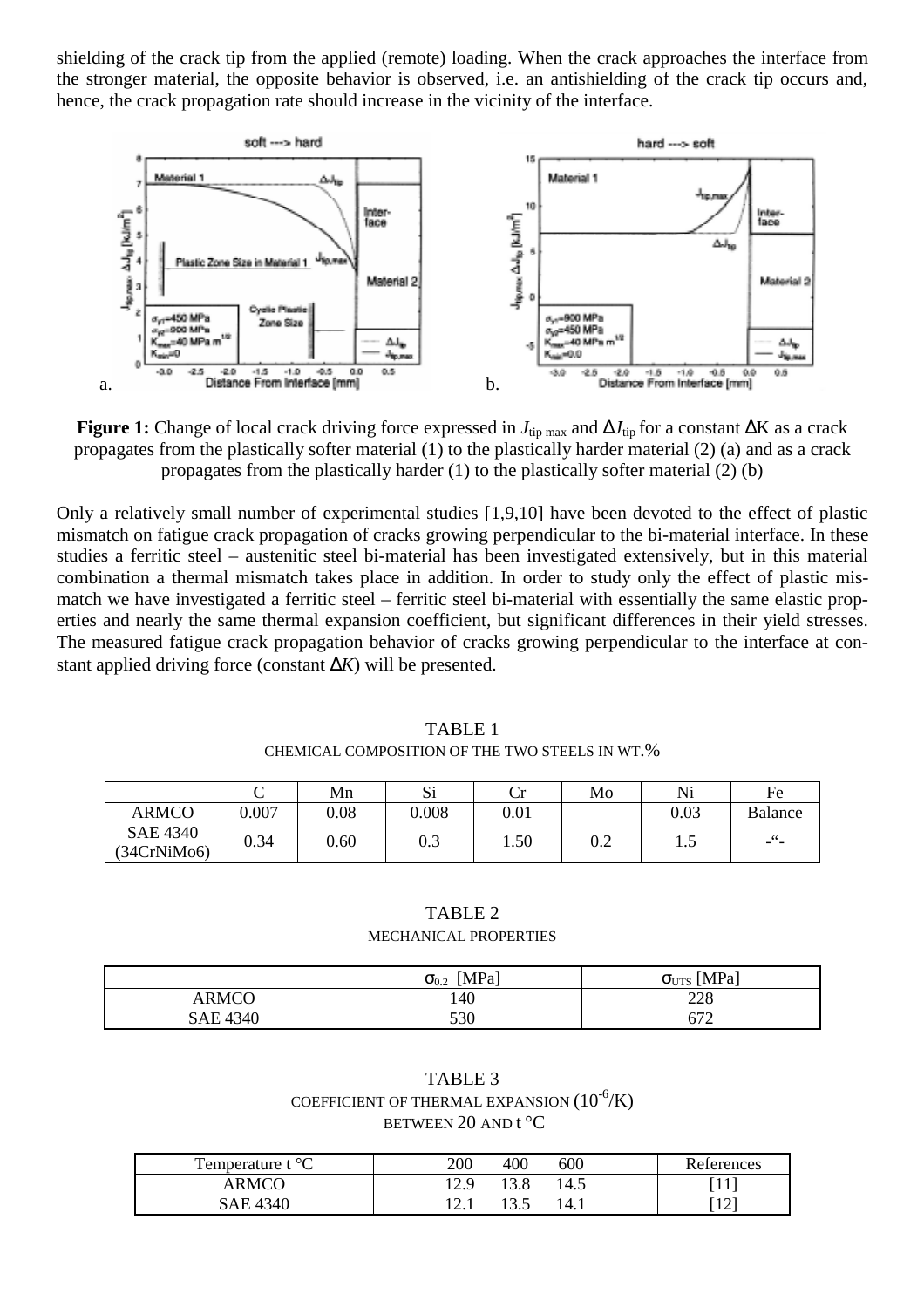## **MATERIAL**

The two materials chosen for this study are ARMCO iron (technical pure iron) and the ferritic steel SAE 4340. Their chemical composition is listed in Table 1. They have essentially the same elastic properties but different plastic behavior. The 0.2% offset yield stress,  $\sigma_{0.2}$ , of the plastically stronger material, the SAE 4340 steel, is about three times larger than  $\sigma_{0.2}$  of ARMCO iron, the plastically weaker material (see Table 2).

These metal/metal composite structures were joined by a special diffusion welding process. The material blocks were machined, laid together, heated up to 1100°C and subsequently deformed under compression where the loading axis was normal to the interface. The heating and deformation was performed under vacuum conditions which enables a diffusion bonding of the two materials. After this procedure the welded blocks were cooled to room temperature. In order to reduce residual stresses and to temper the steel SAE 4340 the welded structures were subsequently annealed at 580°C for 2h. The thermal expansion behavior of the two materials is very similar, as can be seen in Table 3. The difference in the coefficient of thermal expansion is only 3% between 600° and 20°C. Hence, the residual stresses caused by the thermal mismatch should be relatively small. The real calculation of the thermal mismatch stress field is difficult. A simple estimation of the maximum values of these stresses induced by the cooling from 580°C to room temperature gives about 15 MPa compression stresses in the stronger material and about 15 MPa tension stress in the plastically weaker material.

These steel – steel bi-material systems have well-defined sharp interfaces which can be seen in the optical micrograph in Figure 3. In order to proof the strength of the interface (quality of the welding) tensile tests were performed on bi-material specimens with the interface perpendicular to the loading axis located in the middle of the gauge length. Necking and fracture took place in ARMCO before the failure of the interface occurred. From the bi-material and the blocks with an interlayer (see Figure 2) compact tension specimens with following dimensions were machined: width  $W = 50$  mm,  $B = 8$  mm, initial notch length to specimen width ratio  $a_0/W = 0.3$ , and the distance from the machined notch to the interface was between 6 and 14 mm. Specimens with notches either in the stronger or in the weaker material were investigated. All fatigue crack propagation experiments were performed at constant applied crack driving forces, i.e., constant farfield  $\Delta K$ . The smallest value,  $\Delta K = 10$  MPa√m, was somewhat larger than the threshold of stress intensity range [17] of both materials, the other two values were  $\Delta K = 18$  and 25 MPa√m. The stress ratio, *R*, in all cases was 0.1.

The crack propagation tests were performed at a frequency of 50 Hz in air. The crack length was measured optically. In order to keep ∆*K* constant, the load amplitude and the mean load was changed in steps after each extension of about 0.3 mm. Therefore, the necessary reduction of loads was smaller than 5%.



**Figure 2:** Schematic representation of the used material system and specimens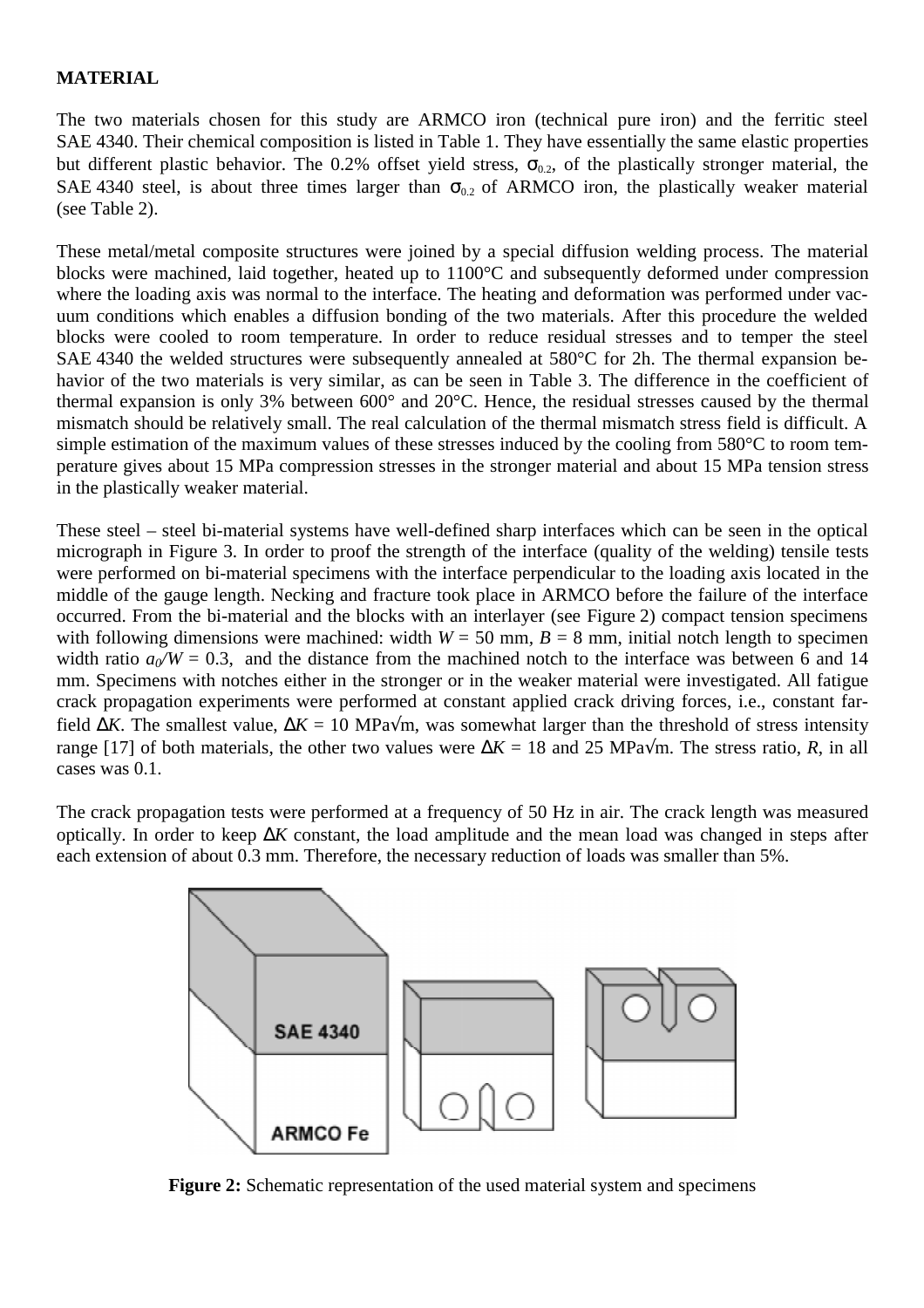

**Figure 3:** Optical micrograph of the near interface region

## **RESULTS AND DISCUSSION**

Figures 4 and 5 show the measured crack growth rate as a function of the distance to the interface. In Figure 4 the behavior in the bi-material as the crack is propagated from the plastically weaker material to the plastically stronger material, is depicted. In the weaker phase at  $\Delta K = 10$  and 18 MPa√m, the crack propagation rate initially remains nearly constant. Only when the crack approaches the immediate vicinity of the interface is a small decrease of the propagation rate visible. This is in agreement with the predicted retardation [1,4,5] for such a case. At  $\Delta K = 10$  MPa $\sqrt{m}$  the crack penetrates the interface and propagates at first with a somewhat smaller, and then with a constant growth rate in the stronger material. This has been observed in all three experiments performed at this stress intensity range.

Conversely, at ∆*K* = 18 MPa√m the crack bifurcates (forming of a branched crack where the branches have about the same length and propagate perpendicular to the initial growing direction) a few microns before reaching the interface (see Figure 7). At  $\Delta K = 25$  MPa $\sqrt{m}$  the crack propagates relatively fast at first, but after an extension of about 1 mm from the notch root (at a distance 10 mm from the interface) the growth rate diminishes until it almost reaches the propagation rate of the experiment with ∆*K* = 18 MPa√m. Before the crack approaches the interface, the growth rate at first accelerates and then decreases again. In the immediate vicinity of the interface the crack bifurcates as in the case of ∆*K* = 18 MPa√m. The reason for this somewhat unusual growth behavior at ∆*K* = 25 MPa√m in the weaker material is caused by a change of the plasticity induced crack closure. At ∆*K* = 18 MPa√m the monotonic plastic deformation is dominated by the plane strain condition, therefore, the effect of crack closure is relatively small. At ∆*K* = 25 MPa√m the size of the monotonic plastic zone over the whole specimen thickness is predominately controlled by the plane stress condition. In this case the plasticity induced crack closure is much larger. The initial reduction of the growth rate can be explained by a building up of the plane stress closure which reaches a constant value after about 2 mm (this can be estimated by adapting the results of [18,19,20]).

When the plastic zone approaches the interface, the plastic deformation in the thickness direction is constrained by the plastically stronger material. The plane stress plasticity induced crack closure is reduced and, hence, the growth rate approaches the value of the first few millimeters. When the cyclic plastic zone reaches the interface to the plastically stronger material, the cyclic plastic deformation at the crack tip is reduced – or in other words the driving force is reduced as predicted by the models – and the growth rate decreases until the crack bifurcates.

A completely different result is obtained when the fatigue crack is initiated in the plastically stronger material and propagates into the weaker as shown in Figure 5. At  $\Delta K = 18$  and 25 MPa√m the crack initially propagates with a relatively large, nearly constant rate. After few mm extension the crack speed continuously diminishes. About 1 mm away from the interface the crack growth rate accelerates again. The maxi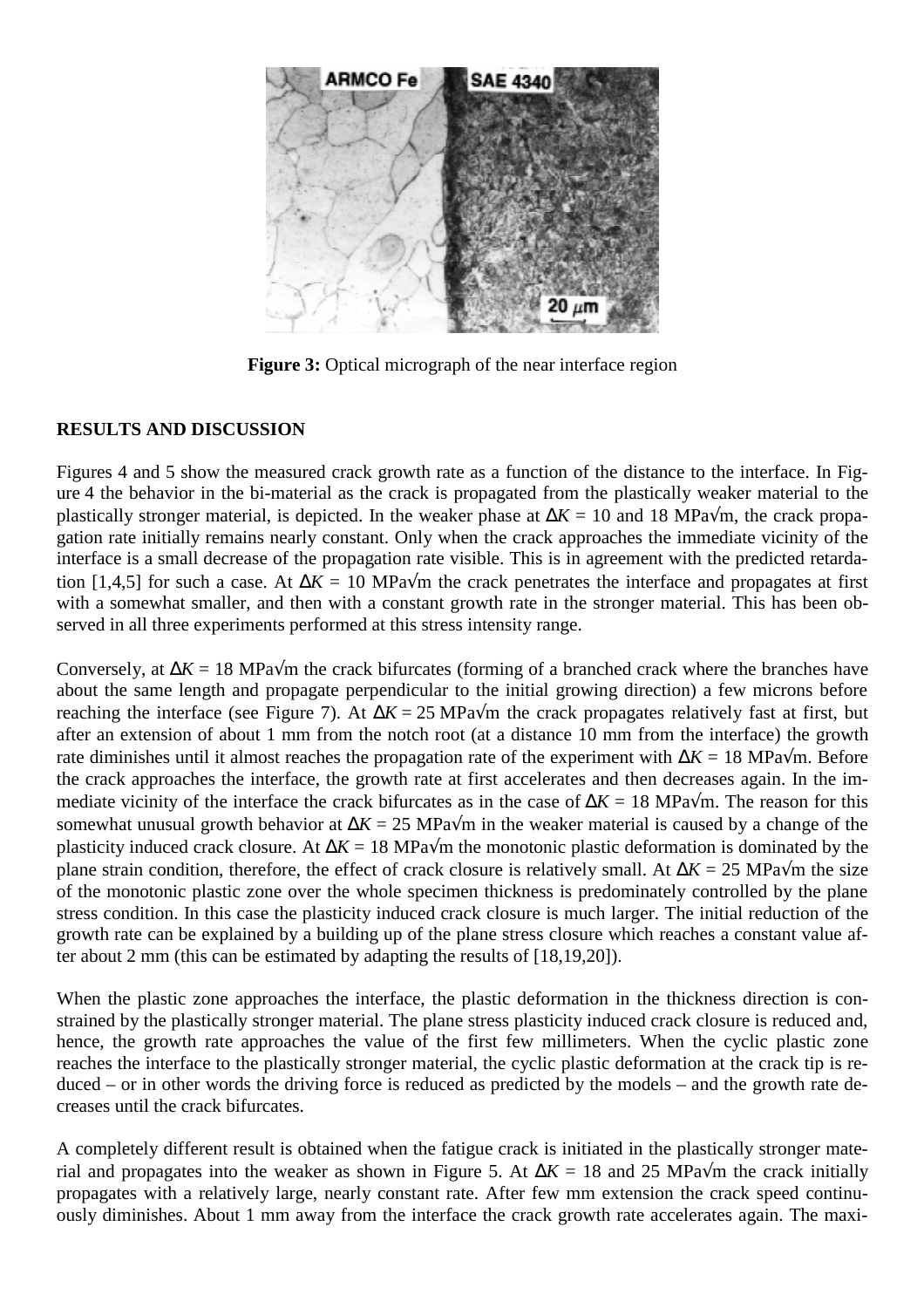mum crack propagation rate is obtained in the immediate vicinity of the interface; the maximum value is significantly larger than the initial growth rate in the stronger material. In contrary to ∆*K* = 18 and 25 MPa√m at ∆*K* = 10 MPa√m the crack propagation rate falls to zero. The reason for the surprising initial reduction of the growth rate and the stopping of the crack at ∆*K* = 10 MPa√m is the small thermal mismatch between the two materials which causes compressive residual stresses in the plastically stronger material with the somewhat smaller thermal expansion coefficient. This causes an increase of the contribution of crack closure or, in other words, a reduction of the "local" stress ratio acting at the crack tip. If we assume that the growth rate is solely a function of the effective stress intensity range, we can simply estimate from the experiment at ∆*K* = 25 MPa√m and ∆*K* = 18 MPa√m that the maximum additional shielding caused by the thermal mismatch is about 6 MPa $\sqrt{m}$  (because the minimum crack propagation rate about 2 mm away from the interface at  $\Delta K = 25$  MPa $\sqrt{m}$  is only somewhat larger than the initial propagation rate at  $\Delta K = 18$  MPa $\sqrt{m}$ ). Since the effective threshold of the stress intensity range in the stronger material is about 6.5 MPa√m at a stress ratio 0.1 an additional shielding of about 6 MPa√m in the experiment with  $\Delta K = 10$  MPa $\sqrt{m}$  causes the observed stopping of the crack.



**Figure 4:** Fatigue crack growth rate, *da/dN*, as a function of the distance from the interface at different ∆*K*

levels in the bi-material specimens, as the crack is propagated from the plastically weaker material, ARMCO, to plasticallystronger material, SAE 4340 (a), and the more detailed view of the near interface behavior (b).



**Figure 5:** *da/dN* as a function of distance from the interface at different ∆*K* levels in the bi-material specimens as the crack is propagated from the plastically stronger material to the plastically weaker material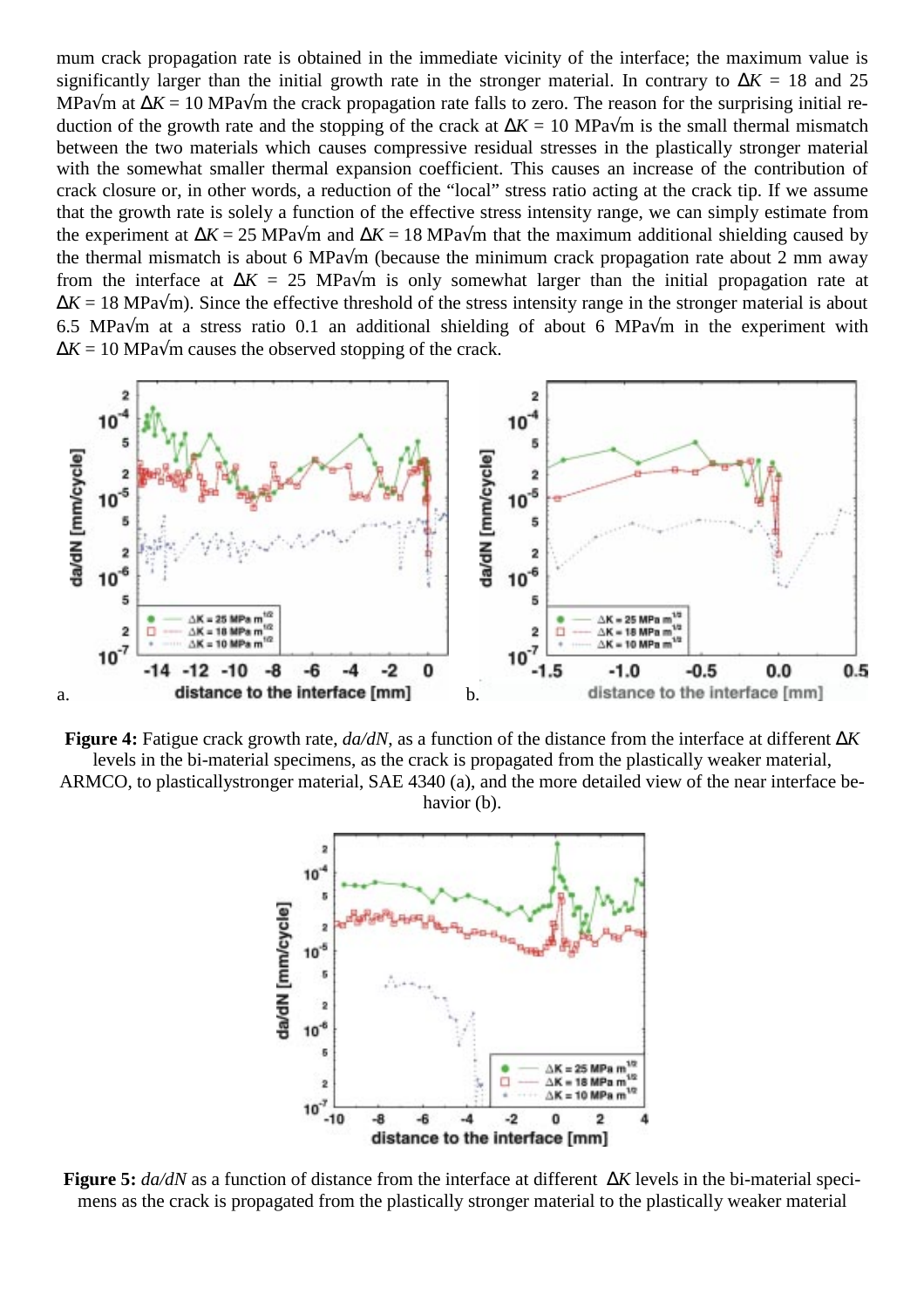When the crack in the bi-material with the strong weak transition is about 1 or 2 mm away from the interface a plastic zone develops in the weaker material (at first isolated from the plastic zone in the stronger material, see Figure 6), which causes a reduction of the effect of thermal mismatch stresses. This induces the slight increase of the crack propagation rate. When the cyclic plastic zone spreads also into the weaker material a fast acceleration is obtained, which is caused by the antishielding induced by the plastic mismatch. This acceleration in the vicinity of the interface is also observed in the stronger material with weaker interlayer but is less pronounced than in the bi-material case and is in good agreement with the theoretical predictions.

A more extended description of these experiments and the fatigue crack growth behavior of cracks propagating perpendicular to an interlayer - a weaker interlayer in homogeneous harder material and a hard material in a homogeneous weaker material - is described in [21].



**Figure 6:** An optical micrograph as the crack is advanced from the plastically stronger to the plastically weaker material, the crack tip is located in the stronger material, the distance to the interface is about 0.5mm,  $\Delta K = 25$  MPa $\sqrt{m}$  (the location of the crack tip is marked by an arrow)



**Figure 7:** SEM micrograph as the crack is propagated from the plastically weaker to plastically stronger material, at ∆*K* = 25 MPa√m, it shows the crack bifurcates somewhat in front of the interface, and propagates then in the weaker material along the interface.